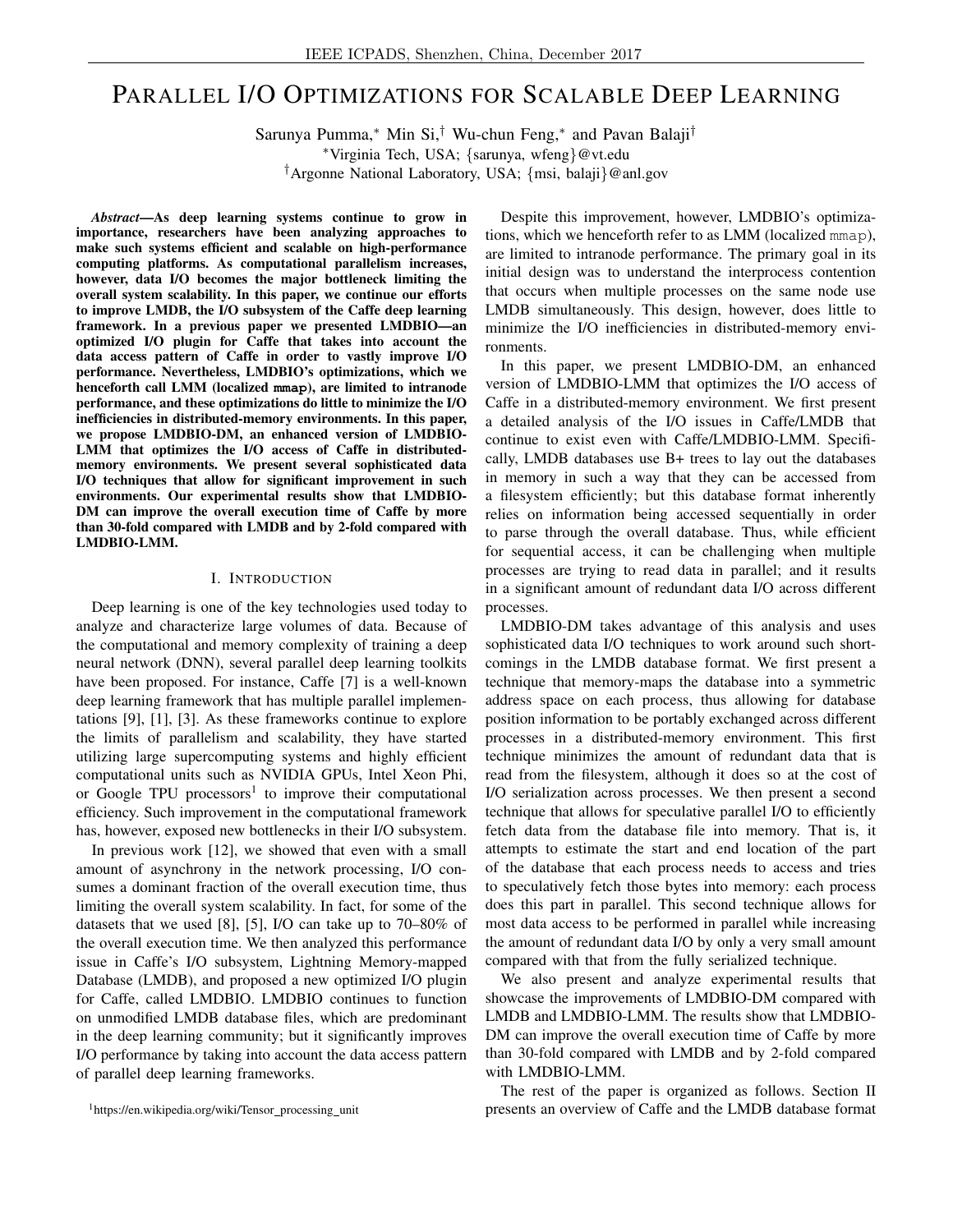as background for our subsequent discussion. Section III describes the LMDBIO-LMM framework that we use as the starting point for the enhancements proposed in this paper. Section IV provides a detailed analysis of the I/O shortcomings in Caffe/LMDB that continue to exist even with Caffe/LMDBIO-LMM. Section V describes LMDBIO-DM and how it addresses the shortcomings of both LMDB and LMDBIO-LMM. Experimental results comparing Caffe/LMDB, Caffe/LMDBIO-LMM, and Caffe/LMDBIO-DM are presented in Section VI. Related work is discussed in Section VII, and concluding remarks are presented in Section VIII.

### II. BACKGROUND

In this section, we present an overview of the Caffe deep learning tool and the LMDB database format.

### *A. Caffe Overview*

The Caffe framework was developed by the Berkeley Vision and Learning Center as a GPU-based implementation of convolutional neural network training. It was written in C++ with CUDA for highly optimized GPU computation. Subsequent variants of Caffe, however, have included support for generic CPU architectures as well.

The Caffe framework generally works as follows. By default it starts with a randomized "guess" about the parameters of the network that it intends to train. Once the network is initialized with the guessed parameters, data samples from the training dataset are read and processed by the network. This processing allows Caffe to measure the deviation error in the initial guess with respect to what classification the network predicted and what the actual classification is. Caffe then uses this deviation error to improve its guess about the network parameters.

Given enough high-quality training data samples, Caffe will eventually converge to the desired accuracy. The final set of network parameters can then be used to generate a mathematical equation that can be utilized for highly accurate classification of new data samples. The key to generating a highly accurate classification equation is the use of a very large set of (high-quality) training data samples. Thus, large organizations commonly train their DNN systems with several hundreds of terabytes or even petabytes of data. Consequently, both accessing such data and processing it must be fast if DNN training is to be practical.

Sequential processing of each data sample in the training dataset is the most conservative approach for training the network. This model, however, is overly serial and generally not useful in practice. Most modern deep learning frameworks allow for some asynchrony in network training either by partitioning the data samples across processes/threads (e.g., Caffe [9], [1], [3]) or by partitioning the network across processes/threads (e.g., TensorFlow [2]). This technique is called *batch* training and is, generally speaking, a method for simultaneously processing multiple data samples before updating the network. Processing one batch of data samples is referred to as one training iteration. Such processing is

repeated for a very large number of iterations, making the training process largely bulk synchronous, where parallelism is utilized within each iteration but all processes need to synchronize at the end of each iteration in order to update their network parameters.

An important aspect that is also being carefully studied in the community is the impact of the batch size on the convergence rate. Loosely speaking, the larger the batch size, the fewer the parameter updates, but also the higher the number of iterations needed for convergence. With better preconditioned network parameters and other similar techniques, however, researchers have been increasing the optimal batch size in this performance-accuracy tradeoff.

In each training iteration, each worker reads a subset of a batch from a database. Caffe provides a variety of data reading options via several types of databases. The default and the most widely used option is the LMDB format.

# *B. LMDB Database Format*

LMDB refers to both the format of the database and the corresponding software library. In this section, we discuss the database format. The intent of the LMDB database format is to provide a fast access method for databases with support for multiversion concurrency control, fast disk I/O, and various other such features. To this end, LMDB adopts a flattened B+ tree data structure to store its data.

B+ trees are balanced *n-way* search trees. LMDB uses this tree format to organize the database indices in a way that data records can be accessed efficiently when stored on a local or external filesystem. Generally speaking, a B+ tree consists of two types of nodes: *branch nodes* and *leaf nodes* (see Figure 1 for a 3-way B+ tree structure). A branch node contains pointers that point to  $n$  children nodes (which can be branch nodes or leaf nodes). Indices contained in a branch node govern the range of indices of its successors. For example, in Figure 1, the pointer from index 3 in the branch node points to a leaf node that contains data with indices less than or equal to 3. B+ trees are designed to be efficient for filesystem access. In B+ trees, nodes are stored in a block-aware manner, where each node is a filesystem page.



Fig. 1. B+ tree data structure

The database layout in LMDB is made up of four types of pages: *metadata pages*, *branch pages*, *leaf pages*, and *overflow pages*. Metadata pages store information about the overall database (e.g., version of the database, size of the database). The branch and leaf pages represent the core branch and leaf nodes in the graph, respectively. These match the generic B+ tree structure described above. Each branch and leaf page keeps aside some part of the page to store a page header and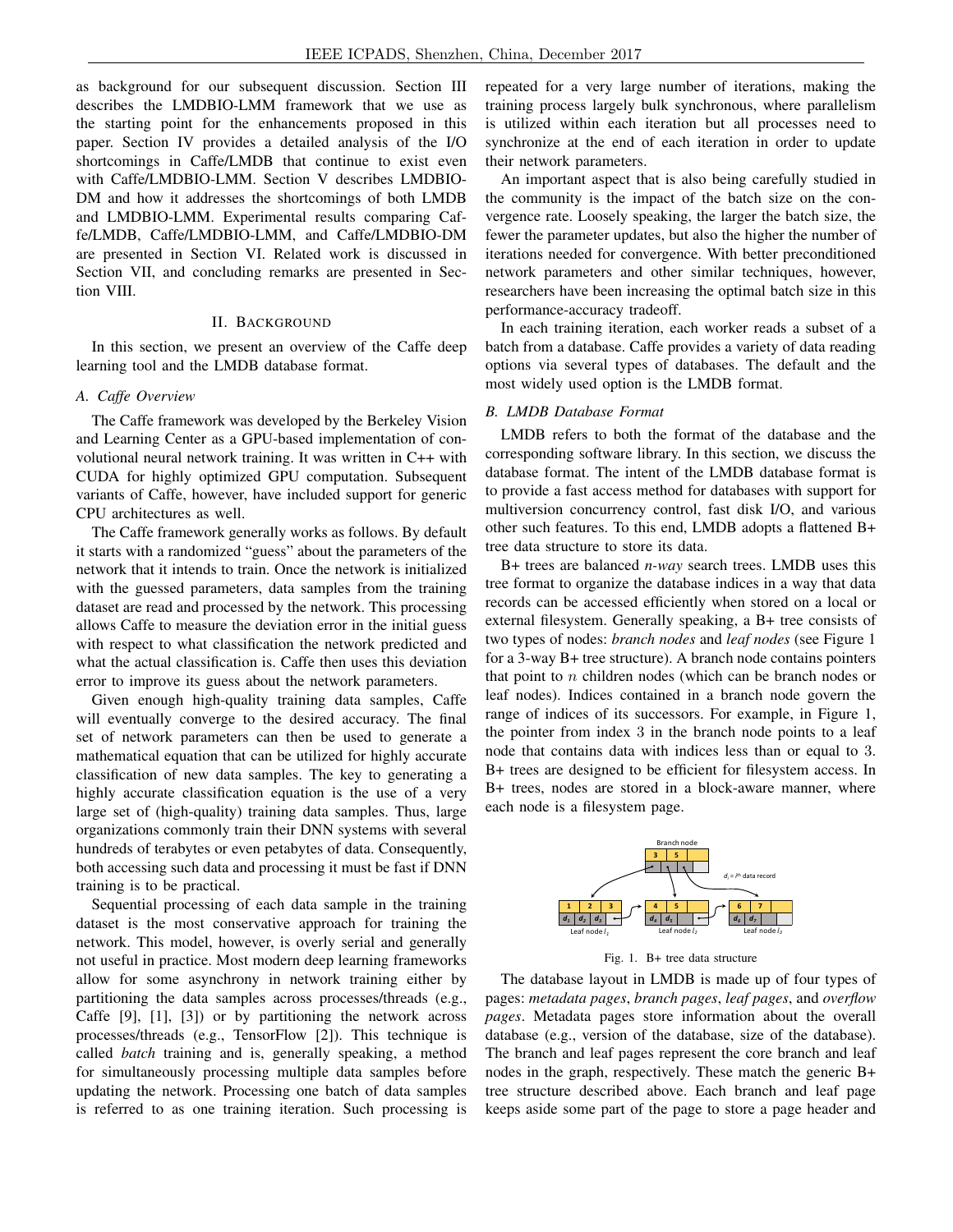uses the rest of the page to store the actual database record. To accommodate cases where the record is larger than what can fit into the leaf page, LMDB uses overflow pages. Overflow pages store the part of the record that could not fit into the leaf page. Each leaf page can be associated with zero or more overflow pages. In LMDB, only the first overflow page associated with the leaf page has a header that contains information indicating the type of each page, the size of the node, and pointers to its children and/or a neighboring node.

Since LMDB's data format is not a simple contiguous set of raw data samples, but rather a nontrivial tree structure, the location index pointing to a specific record within the tree is more complex than a generic pointer in C++. That is, one cannot simply store the record virtual memory address but also needs information about the parent branch nodes and other related information in order to fully navigate through the tree structure. For this purpose, LMDB provides a pointer structure called a "cursor." A cursor contains information about the record index, virtual address location, parent branch nodes, and offset to the page address holding the record (for cases where a page holds multiple records) and can be considered to be the complete signature of a particular record inside the LMDB database. The user can move the cursor inside the database by using LMDB-provided cursor operations. None of the existing operations, however, allow for random access within the database. In other words, LMDB allows only *sequential database access* where the cursor can be moved to an adjacent data record. To access a random data record (i.e., a leaf node) in the database, LMDB needs to sequentially scan the header of *every branch node* ahead of the target leaf page in order to determine a location to shift the cursor to. To move from a branch node to its successor or from a leaf node to another leaf node, LMDB acquires the pointer of the target node from the header. Before moving to the target node, LMDB stores the entire header of the current page in a stack that is a part of the cursor's data structure, in order to allow for a convenient traceback.

# III. OVERVIEW OF LMDBIO-LMM

In this section we present a brief overview of LMDBIO-LMM. A more detailed description can be found in our previous work [12]. In Section III-A we briefly analyze the intranode I/O issue with Caffe/LMDB, followed in Section III-B by the overall design and implementation of LMDBIO-LMM.

# *A. LMDB,* Mmap*, and completely fair scheduler*

Caffe uses the LMDB database format as its default dataset storage mechanism. It maps the database file into memory in order to enable efficient and rapid data batch retrieval by using the LMDB library. Prior to training, the database file is mapped from the filesystem to the virtual address space of a process, thus providing access to the file as if it were a memory buffer. Internally, a system call, mmap, is used. With mmap, data is fetched to physical memory and mapped to the corresponding virtual address space of the process dynamically only when a required part of the file is accessed.

The way mmap handles I/O requests is inefficient, however, since it relies on the *Completely Fair Scheduler* (CFS) and an I/O interrupt handler. When a process accesses an mmap buffer and the associated page is not present in memory, the data will be fetched from the filesystem to memory by a fault handler. The I/O request is issued by the hardware controller (e.g., SCSI for local storage or a network adapter for networkbased filesystems). Since an I/O request can take a long time to complete, the user process goes to sleep while waiting for the I/O. The hardware controller raises an interrupt informing the filesystem once the I/O operation completes. One important aspect to note here is that this interrupt handler is a *bottom-half* handler in Linux. That is, the interrupt is not associated with any particular user process in the system. In other words, it is a generic event that informs the filesystem that an I/O operation that was issued by one or more processes has completed. Therefore, all processes that were sleeping while waiting for an I/O event will be marked as *runnable* each time the interrupt occurs.

At this point, the runnable processes can be scheduled by the Linux default process scheduler (i.e., CFS). Once the scheduler is triggered, each runnable process in the CFS red-black tree will be woken up to continue its execution. In the CFS redblack tree, processes are ordered based on their CPU usage. A process with the least-used CPU time will be the leftmost leaf node of the tree, where it will be chosen to run first. Suppose that one I/O operation has completed and that more than one process is waiting for I/O operations; then, only one process is able to continue its processing while others are woken up, realize that their I/O operations have not yet completed, and go to sleep again. This model significantly increases the number of context switches that get triggered, with most of the switches resulting in no real work. It also increases the amount of "sleep time" associated with each process.

# *B. Design and Implementation of LMDBIO-LMM*

In our previous work, the primary design goal of LMDBIO-LMM was to minimize interprocess contention within a node. We called our approach "localized mmap." In this approach, LMDBIO-LMM chooses a single process on each node as the root to perform data reading from the filesystem. Once the root process finishes the reading, it shares the data among other processes on the same node by using MPI-3 shared memory. Since only one process is performing I/O on each node, the I/O bottom-half handler knows exactly which process in the red-black tree is to be marked as runnable. Our approach can significantly reduce the number of context switches and improve the data reading performance in Caffe when using mmap.

LMDBIO-LMM consists of two phases: an initialization phase and a data-reading phase. LMDBIO-LMM automatically assigns one reader per node in the initialization phase by using MPI-3 to split a global MPI communicator into multiple local "shared-memory" communicators where all processes in the same node are presumably grouped to the same communicator. After the reader assignment is done, each reader opens the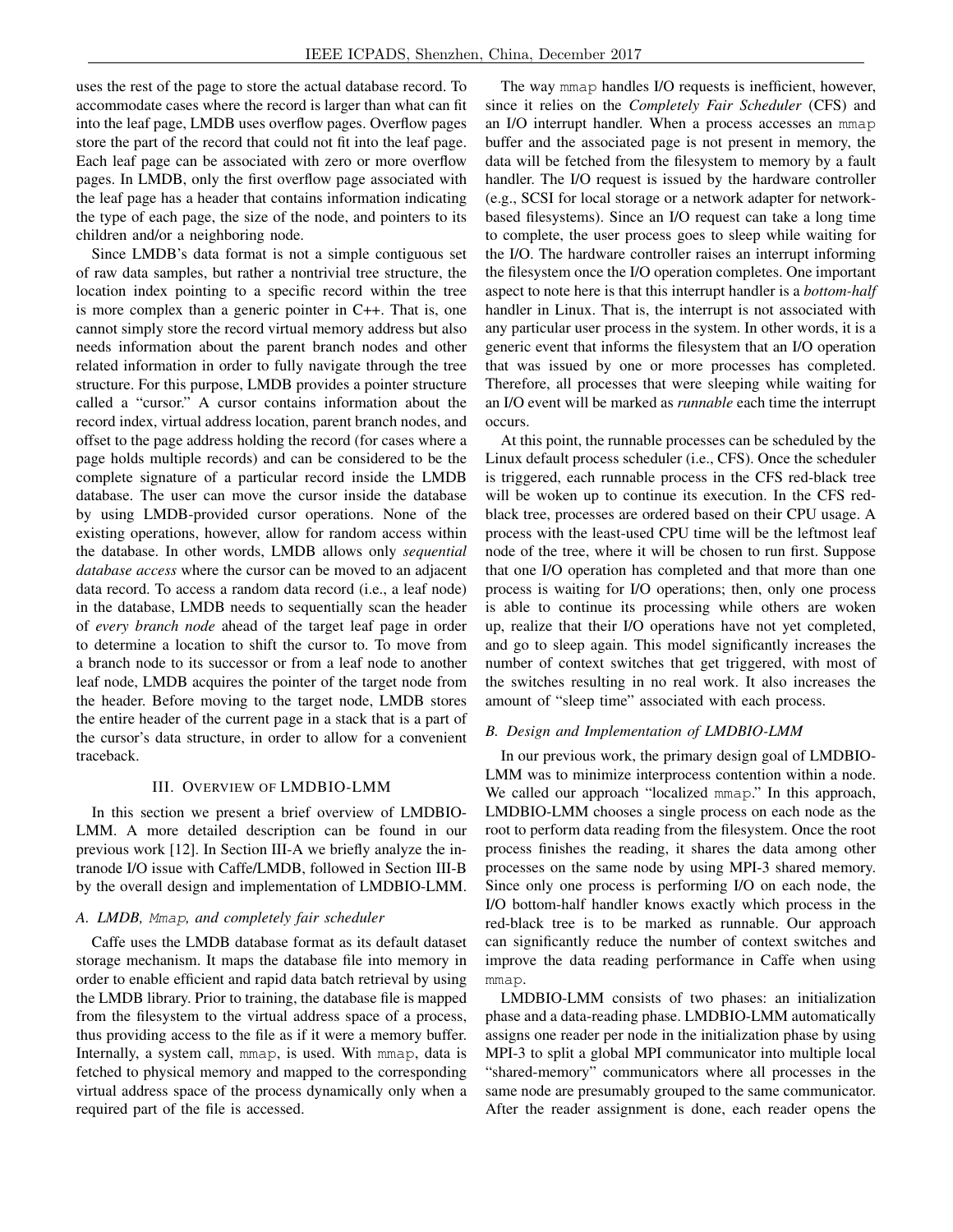

Fig. 2. LMDBIO-LMM overview

LMDB database, which internally maps the database file to its virtual address space using mmap. In this step, all processes on the node also preallocate a shared-memory buffer that they can all directly access.

In the data-reading phase (shown in Figure 2), each reader in LMDBIO-LMM (one process per node) reads the data samples from the filesystem to page cache. The data is then mapped to the address of the mmap buffer of each reader. Once the data in the buffer becomes available, the reader process copies the data to the shared-memory buffer that every process allocated during the initialization phase. LMDBIO-LMM synchronizes the processes within the local communicator to ensure that the reader has finished writing to the shared-memory buffer before other processes can access it.

### *C. LMDBIO-LMM Performance*

We showcase here key performance results demonstrating the performance capabilities of LMDBIO-LMM. Information about the experimental testbed is provided in Section VI-A.

Figure 3 compares the performance of Caffe/LMDB with that of Caffe/LMDBIO-LMM. We notice that Caffe/LMDBIO-LMM performs better than Caffe/LMDB by up to a factor of 20-fold in some cases. The primary reason is the reduced number of context switches in Caffe/LMDBIO-LMM compared with Caffe/LMDB, where we observed close to a 700-fold improvement. Since LMDBIO-LMM has a single process performing mmap, it ensures that no contention occurs between mmap calls performed by multiple processes. This serialization reduces the number of unnecessary wakeups created by the interrupt handler, thus reducing the number of context switches.



Fig. 3. Comparison between Caffe/LMDB and Caffe/LMDBIO-LMM by using the ImageNet dataset

# IV. ANALYSIS OF I/O IN CAFFE

In this section, we analyze the I/O characteristics of Caffe/LMDBIO-LMM. In Section IV-A, we analyze the overall performance of Caffe/LMDBIO-LMM and showcase its quantitative I/O performance issues. In Section IV-B, we discuss aspects of the internal data format of LMDB databases that cause Caffe/LMDB to perform additional unnecessary I/O.

## *A. Caffe/LMDBIO-LMM: Performance Analysis*

To analyze Caffe/LMDBIO-LMM's scalability, we train the CIFAR10-Large dataset using the AlexNet DNN model. Dataset and testbed details are provided in Section VI-A.

We first consider the overall execution time scalability (strong scaling) of Caffe/LMDBIO-LMM compared with ideal scaling. Figure 4(a) shows that the actual training time starts to differ from the ideal scaling time after just four processes and that the difference increases with the number of processes. In fact, with just 512 processes, the performance of Caffe/LMDBIO-LMM is nearly 17-fold worse than the ideal scaling performance. To understand this result better, we analyzed the time taken by the various components of Caffe/LMDBIO-LMM. Figure 4(b) shows that the data I/O time (represented as "Read time") becomes highly significant when training a network on a large number of processes. It takes approximately 40% of the overall training time when using 512 processes and tends to increase when using a larger number of processes. Further, the skew between different processes (represented as "Waiting time before param sync" in the figure) continues to grow with increasing numbers of processes and takes nearly 60% of the overall training time when using 512 processes.

These two portions of time are interrelated. Since the computation is similar for all the processes, both the large read time and the large skew time are contributed by issues in the I/O subsystem, thus making data I/O the primary bottleneck in the overall execution.

# *B. Caffe/LMDBIO-LMM: Redundant Data Movement*

As mentioned in Section II-B, random accesses are not allowed in LMDB. To access a data record, LMDB needs to start from the root node of the B+ tree and parse through every branch node in the path to the target data record. We refer to this operation as the "LMDB seek" operation, although unlike a traditional UNIX seek operation, it is not possible to directly jump to an arbitrary page without a risk of accidentally reaching an overflow page that contains no information of how to go to the next or leaf node.

While traversing through the tree nodes, the header on each node is read to obtain a pointer to the next record location. To do so, the page containing the header needs to be loaded into memory. Since the header itself is much smaller than the physical page size, the header page usually contains additional information that needs to be loaded into memory even when it does not need to be accessed. This data-reading model is troublesome for parallel I/O because processes have to access different parts of the database file, resulting in a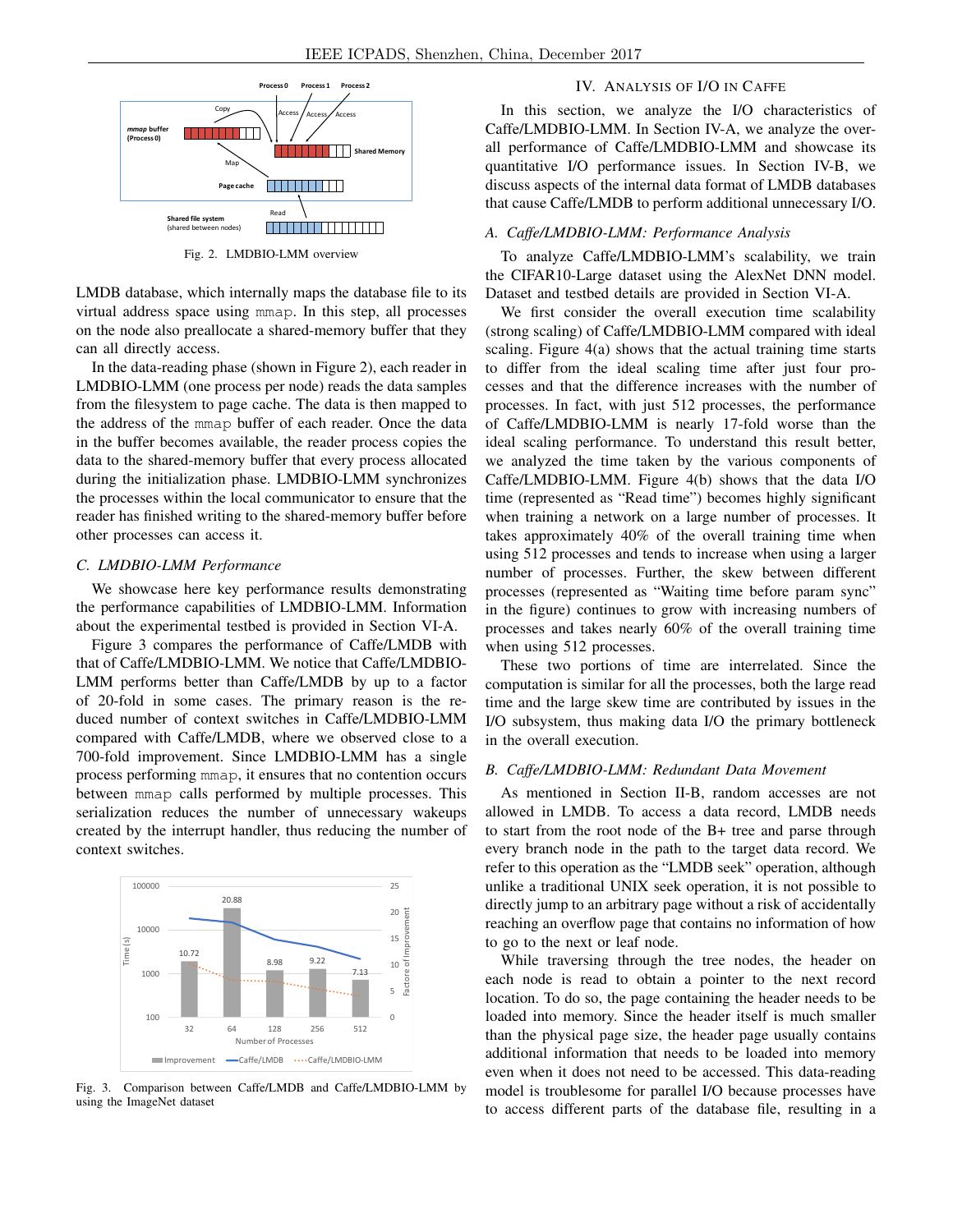

Fig. 4. CIFAR10-Large dataset: (a) performance comparison of ideal scaling and Caffe/LMDBIO-LMM; (b) performance breakdown of Caffe/LMDBIO-LMM

semirandom data access pattern. That is, each process needs to start at a position in the database that cannot be precomputed and requires information from the previous data records to compute.



Fig. 5. LMDB redundant data movement

The data access pattern in LMDBIO-LMM is illustrated in Figure 5. Suppose four readers  $(P0 - P3)$  need to read a different portion of the database  $(D0 - D3)$  from the filesystem to memory. When P0 reads D0, it reads both the headers and the actual content. In this case, P0 does not read any extra data. In order to read  $D1$ , however,  $P1$  has to seek through all of the branch nodes in the D0 portion of the database before it gets to the D1 portion. From the figure, we notice that the amount of extra data read increases with the process count, where in this case P3 reads the most extra data. With this data access model, in the worst case a process could end up reading a total of  $R \times B$  bytes, where R is a total number of readers and  $B$  is a size of an individual data portion.

Besides fetching redundant data from the filesystem, this model causes skew in data I/O because different processes do different amounts of work. Such a load imbalance can cause processes to stay idle at a process synchronization point (e.g., parameter synchronization in Caffe) waiting for the last process to finish its task. This can severely degrade the overall progress of a parallel application.

# V. LMDBIO-DM: DESIGN AND IMPLEMENTATION

In this section, we present details of the design and implementation of LMDBIO-DM. The LMDBIO-DM software itself is an extension of the original LMDBIO-LMM software and has been developed on top of the same code base. LMDBIO-LMM is a C++ parallel I/O library that utilizes MPI and LMDB as core engines. LMDBIO-LMM requires

 $MPI-3<sup>2</sup>$  in order to automatically determine process colocation, perform reader assignment, and share data efficiently via a shared-memory buffer. Since LMDB is highly optimized for efficient in-memory database access, LMDBIO-LMM adopts the same API to map the database from the filesystem to memory and access data from there.

As discussed in Section IV, one of the primary reasons for the performance loss in data I/O with Caffe/LMDB and Caffe/LMDBIO-LMM is the redundant data I/O by the different processes. To solve this issue, we propose a two-step approach. In the first step, described in Section V-A, we present an approach where each process reads exactly the data that it needs to process, although it does so by serializing I/O across the different processes. In the second step, described in Section V-B, we present an approach for estimating what data pages each process will eventually need and speculatively performing parallel I/O to regain most of the performance lost because of the I/O serialization described in the first step.

# *A. Serializing I/O Using a Portable Cursor Representation*

Here, our goal is to ensure that each process reads only the data that it needs to process. In other words, no additional data is read at seek time. To do so, each process must first read the data that it needs to process and then pass to the next process the information about the location where it stopped. The general model we want to follow is illustrated in Figure 6. In the figure,  $P1$  cannot start reading data  $D1$  until  $P0$  finishes reading D0 and sends the starting point of D1 (i.e., the cursor) to it. Executing this in practice, however, has a few complications that we discuss in this section.



Fig. 6. LMDBIO-DM design: sequential I/O and cursor handoff

As described in Section II-B, since LMDB uses a B+ tree to represent its data elements, the position indicator for a

<sup>&</sup>lt;sup>2</sup>Most supercomputers already support MPI-3. The notable exception to this claim is the IBM Blue Gene series of supercomputers that do not yet support MPI-3. However, these supercomputers are nearing their end of life; and the next generation of supercomputers from IBM do plan to support MPI-3 and later MPI standards.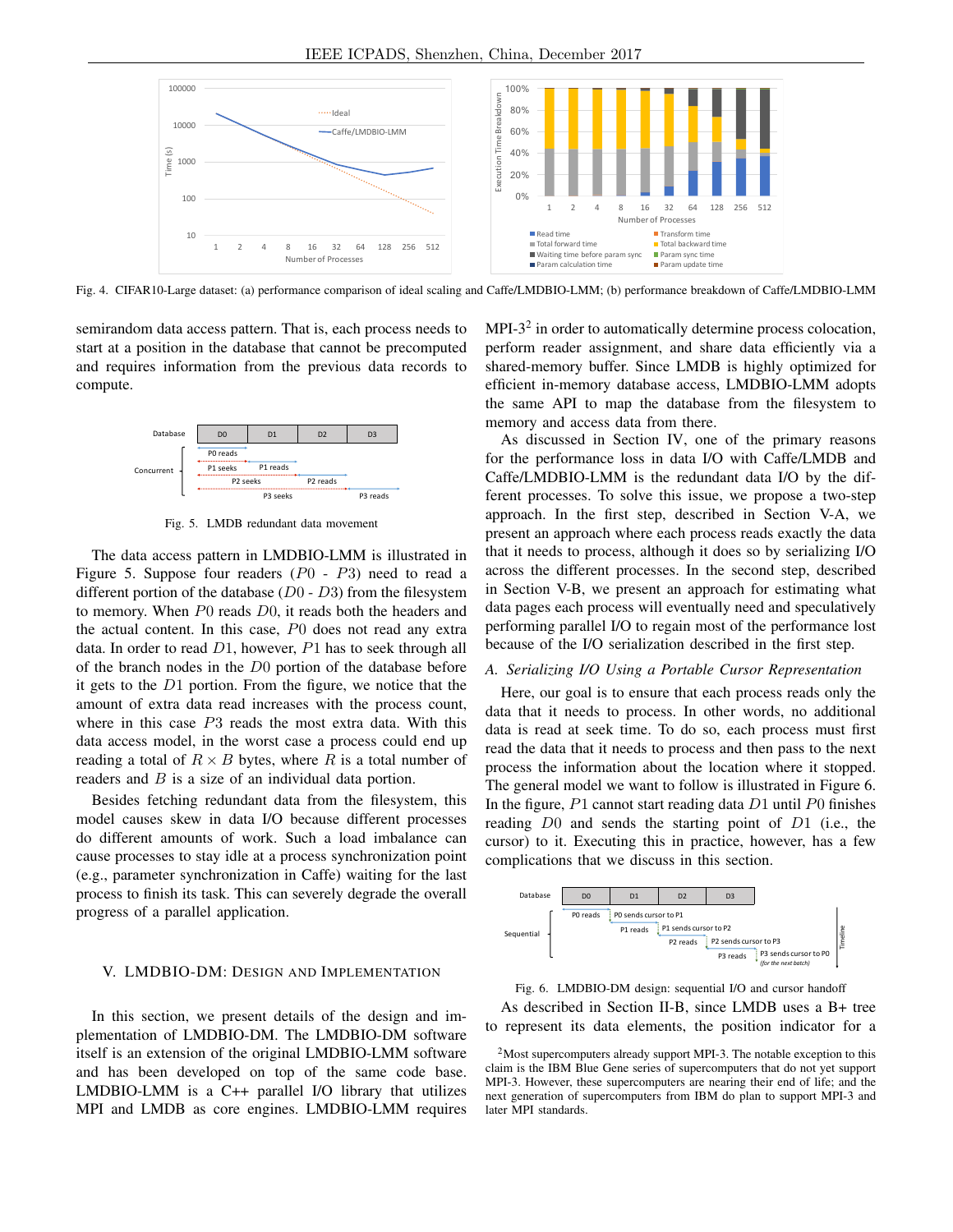record within the B+ tree is not a simple offset from the start of the file, but rather a more complex data structure which LMDB refers to as a cursor. The cursor obviously includes information about the record it points to. But it also includes other information such as the path of the record's parent branch nodes, a pointer to the page header containing the record, and information about the access flags of the particular record being pointed to. Unfortunately, the cursor data structure itself is not portable across different processes since it contains information represented as pointers within the B+ tree that is relevant only within the virtual address space of the original process that created the cursor. Luckily, all the pointers contained within this structure point to locations within the B+ tree.

In order to serialize the cursor into a format that is portable across different processes, the simplest model that we envision is that of a symmetric address space. That is, if we can ensure that all processes can memory-map the database into exactly the same virtual address location on all processes, any pointers that point to locations within the B+ tree would be portable across the different processes, thus making it possible to serialize the cursor to a portable format. To achieve this, we use the following algorithm. The first reader process randomly picks a virtual address location from its 64-bit address space and tries to memory-map the database to this memory location. If it is successful, it broadcasts this address to the remaining reader processes. Each of the remaining reader processes tries to memory-map the database file at the exact same memory location. Each process indicates whether it was successful or not within an MPI allreduce operation where all processes try to come to a consensus. If everyone was successful, the database is now mapped to the same virtual address location on all processes. If at least one of the processes was not successful, all processes unmap their database and try again. This process is repeated for a few iterations.

In theory, it is possible to find no virtual address location that can be symmetrically used across all processes. However, given that most of the 64-bit address space is typically unused on any given process, in practice we can find a symmetrical address space in 1–2 attempts with the algorithm described above. In the worst case, if we are not able to find a symmetrical address space after a few attempts, we abandon this optimization and fall back to the approach used by the original LMDBIO-LMM.

Once the database is mapped to the symmetrical address space, the actual serialization of the cursor itself is mostly trivial. The internal content of the cursor data structure is copied into a memory buffer that can be sent to the other processes by using MPI send/recv.

# *B. Speculative Parallel I/O*

The first step of our algorithm, discussed in Section V-A, provides a portable solution to pass the location information within the database to other processes. However, the approach described there comes at the cost of serialization in data I/O. That is, only one process is actively reading data at any given point of time. This is inefficient on most parallel filesystems where multiple processes need to be performing I/O in order to achieve the best performance.

Here, we discuss the second step of our algorithm that tries to estimate what data needs to be processed by a given process and speculatively performs parallel I/O on that data (illustrated in Figure 7). To do this, we must first estimate what part of the database we need to fetch to memory. This is a complex task since the structure of the B+ tree is not always straightforward. Depending on how many branch nodes are used and how many records each branch node points to, estimating which physical pages each process would need to access is nontrivial.

In our approach, we assume that the sizes of all records are roughly the same, which is a fairly safe assumption to make for most deep learning frameworks because of the way the input data samples are handled. Each reader process reads the first data record in the database file to retrieve the record's size. The readers use the obtained size information along with the number of records that they will read (i.e., a fraction of the batch) to estimate the number of pages to be fetched. For instance, the size of each sample in the CIFAR10-Large dataset is approximately 3 KB. For I/O efficiency reasons, LMDB pads the data to ensure that each record occupies one page (4 KB). Therefore, the number of speculative pages for *n* data records is  $n \times 1$  pages. The read offset of each reader is calculated in the same fashion. Specifically, each reader process maintains a minimum and maximum count of the number of pages that each reader process needs to access. If the reader process ends up speculatively reading too far ahead, it corrects its estimate of the maximum number of pages that the previous readers need. Similarly, if the reader process ends up speculatively reading too far behind, it corrects its estimate of the minimum number of pages that the previous readers need. The actual pages that the reader process speculatively reads includes all pages between the minimum and the maximum estimate boundaries. We expect that over a few iterations, we get a fairly accurate picture of the branch structure of the database file that will allow us to estimate more precisely.



Fig. 7. LMDBIO-DM design: parallel I/O and in-memory sequential seek

Once we guess what pages we need to process, each process touches the appropriate pages in the memory-mapped database file, thus forcing the filesystem to fetch those pages to memory. This step is done in parallel on all processes. Once the data has been fetched to memory, we perform the sequential seek process described in Section V-A to find the starting point of the data batch for the next reader. We expect, however, that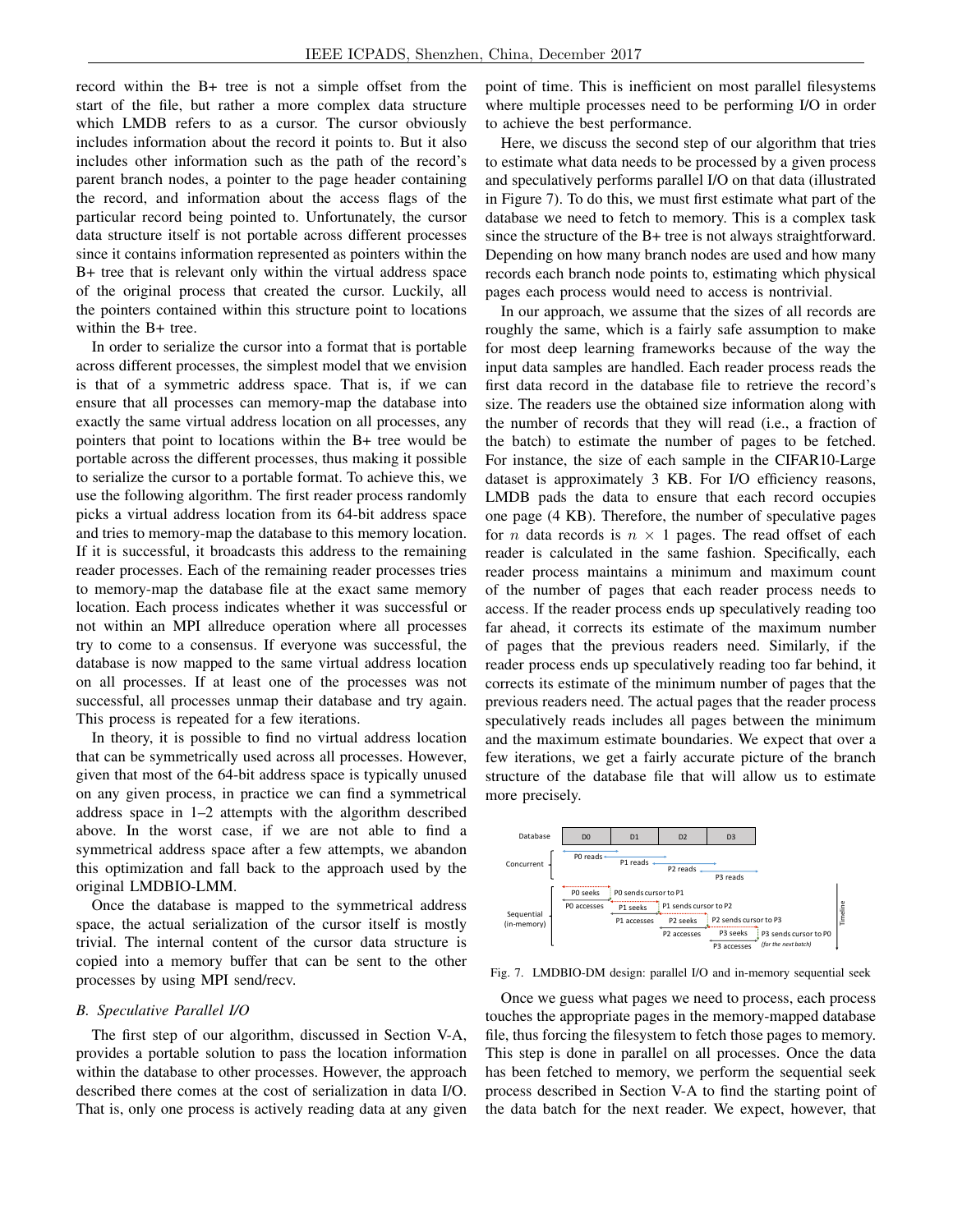this sequential seek process accesses only or mostly pages that are already in memory and thus will be quick compared with the data I/O itself. Once the seek is done and the reader successfully sends the starting location to the corresponding process, the reader can perform the actual data processing.

#### VI. EXPERIMENTAL EVALUATION AND ANALYSIS

In this section we analyze several experimental results to showcase the capability of Caffe/LMDBIO-DM compared with that of Caffe/LMDB and Caffe/LMDBIO-LMM.

### *A. Experimental Platform*

The experimental evaluation for this paper was performed on Argonne's "Blues" cluster.<sup>3</sup> Blues consists of 310 computing nodes connected via InfiniBand Qlogic QDR. Each node has 64 GB of memory and two Sandy Bridge 2.6 GHz Pentium Xeon processors (16 cores, hyperthreading disabled). The storage is 110 TB of clusterwide space provided by GPFS and 15 GB of on-node ramdisk. We built all three versions of Caffe—Caffe/LMDB, Caffe/LMDBIO-LMM, and Caffe/LMDBIO-DM—by using the Intel ICC compiler (version 13.1.3). We used MVAPICH-2.2 over PSM (Performance Scaled Messaging) [15] for all experiments. All experiments were run three times, and the average performance is shown.

We used two datasets for our experiments. The first dataset was the CIFAR10-Large dataset that was trained by using the AlexNet DNN model. The CIFAR10-Large dataset consists of 50 million sample images, each approximately 3 KB. The total dataset size, including the raw images and some metadata corresponding to the images, is approximately 190 GB. The second dataset was the ImageNet dataset that was trained by using the CaffeNet DNN model. The ImageNet dataset consists of 1.2 million sample images, each approximately 192 KB. The total dataset is 240 GB. Although both datasets can be I/O intensive, the ImageNet dataset is particularly so, given the size of the images that need to be processed. In the experiments, our datasets were stored on GPFS.

For our experiments we used a batch size of 4,096 for both datasets. We trained the network for the CIFAR10- Large dataset over 1,024 iterations (4 million images) and the ImageNet dataset over 32 iterations (128K images) on up to 512 processes (i.e., 32 nodes).

### *B. Overall Performance*

Figure 8(a) compares the performance of Caffe/LMDBIO-DM with that of Caffe/LMDBIO-LMM and Caffe/LMDB for the CIFAR10-Large dataset. Caffe/LMDBIO-DM performs better than Caffe/LMDBIO-LMM by around 1.87-fold and better than Caffe/LMDB by around 2.65-fold. The primary improvement in performance for LMDBIO-DM is attributed to the reduced data movement compared with that of LMDBIO-LMM and LMDB. Even though LMDBIO-DM introduces additional serialization in the data I/O path compared with LMDBIO-LMM and LMDB, the impact of this serialization

is minimal because of the speculative parallel I/O that it performs.

Figure 8(b) shows the performance breakdown for Caffe/LMDBIO-DM. We note two interesting aspects in this performance. First, the percentage of time taken by data I/O (represented as "Read time") has increased, not decreased, despite our optimizations. Second, the skew time between different processes (represented as "Waiting time before param sync") has decreased significantly. While at first these results might seem counterintuitive, they do follow the general optimization principle used in this paper. Specifically, as described in Section IV, one of the primary shortcomings of the current Caffe/LMDB framework, which Caffe/LMDBIO-LMM inherits, is that different processes perform a different amount of data I/O in order to seek through the LMDB database. This approach results in a significant amount of skew between the processes. Since the computational model of Caffe is bulk synchronous, it eventually results in large wait times for the different processes to coordinate and synchronize with each other.

With LMDBIO-DM, most of the data I/O is parallelized across processes, and each process reads mostly distinct parts of the database. Some serialization still exists in the cursor propagation across the different processes; but since that propagation is done almost entirely in memory without requiring data I/O, the impact of such serialization is minimal. This helps reduce the skew significantly. The data I/O time itself seems to increase in the figure because of the overall reduction in the execution time.

We performed a similar analysis on the ImageNet dataset, as shown in Figure 9. The general trend for ImageNet is similar to that of CIFAR10-Large, although two differences are evident. First, the percentage of time taken by data I/O decreases. This decrease is expected because of the reduction in the amount of data I/O. Second, a higher percentage of the time is now taken by the network parameter communication between processes (represented as "Param sync time" in the figure). The reason is that the processing of the ImageNet dataset is based on the CaffeNet network, which is larger than the AlexNet network used for processing the CIFAR10-Large dataset. Consequently, as we reduce the data I/O overhead, communication time starts to become a dominant factor in the overall execution time.

# *C. Analysis: Amount of Data Fetched*

In this section, we dig a bit deeper into the performance data in order to understand the amount of data that is fetched to each node with Caffe/LMDBIO-LMM and Caffe/LMDBIO-DM. To perform our measurements, we modified Caffe to initially memory-protect all of the memory-mapped database. When a page in the database gets accessed, it triggers a page fault handler, which we catch to measure the amount of data that would be fetched by the filesystem. Once the page is touched, it is unprotected, so any future accesses to the page do not raise additional page faults.

Figure 10 shows the number of "extra" bytes read by Caffe/LMDBIO-LMM for the CIFAR10-Large and ImageNet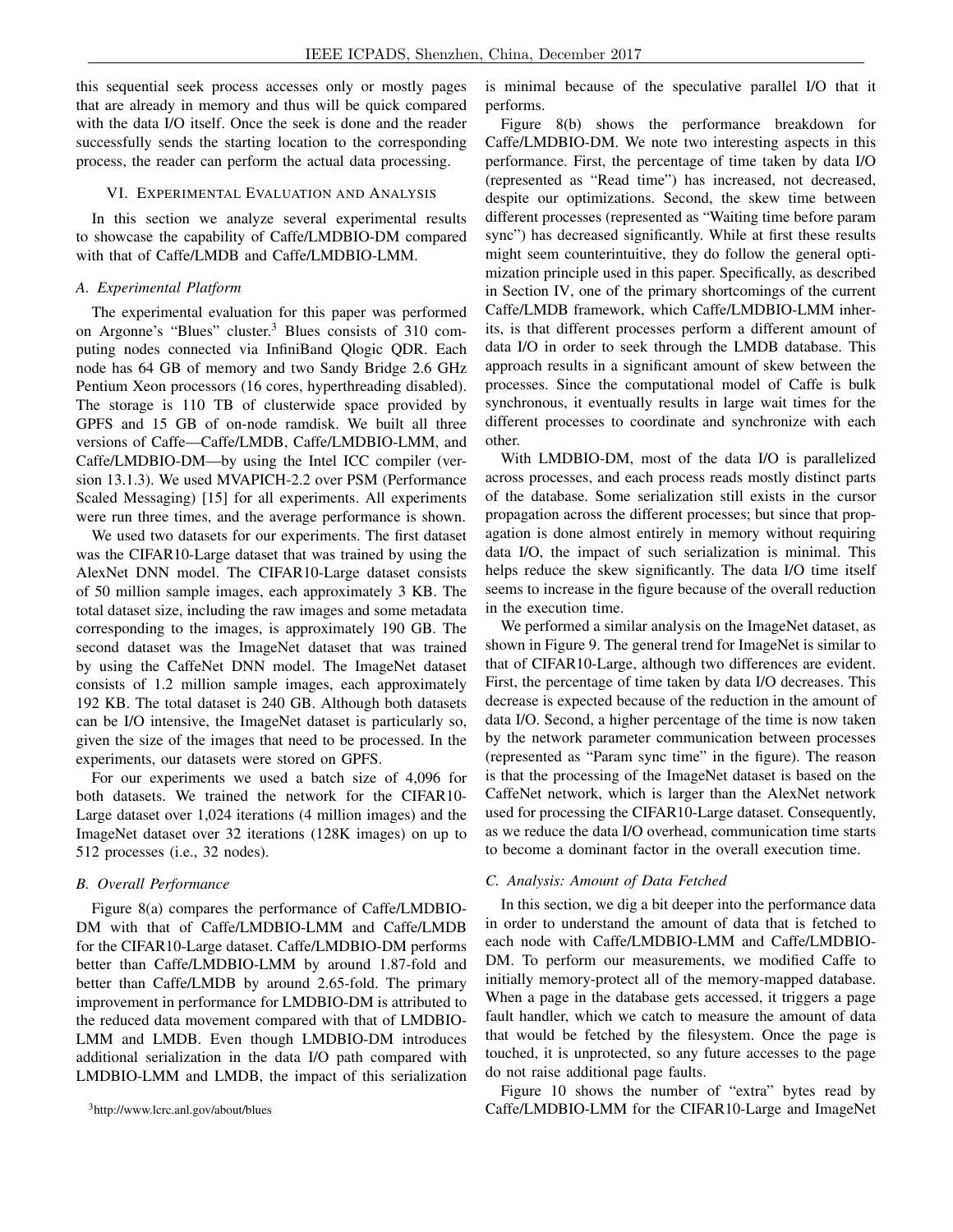

Fig. 8. CIFAR10-Large dataset: (a) overall performance comparison; (b) performance breakdown of Caffe/LMDBIO-DM



Fig. 9. ImageNet dataset: (a) overall performance comparison; (b) performance breakdown of Caffe/LMDBIO-DM



Fig. 10. Caffe/LMDBIO-LMM: Extra bytes read

datasets—that is, how many additional bytes were read by the different processes apart from the actual data that they would need for their processing. We make two observations based on this figure. First, the number of additional bytes increases with the number of processes for both datasets, reaching 4 GB in some cases. In fact, the increase is almost linear with the number of processes. This increase is due primarily to the redundancy in the data read as we increase the number of processes, as explained in Section IV. Specifically, each process needs to seek through the data read by all of the previous processes.

Our second observation is that the increase for the ImageNet dataset is much smaller than that of the CIFAR10- Large dataset. This is also expected, although the reason is more subtle. As a process seeks through the dataset to reach its relevant portion of the database, it needs to read the appropriate headers of the database pages. As discussed in Section II-B, these pages are branch pages. In the CIFAR10- Large dataset, each data sample is approximately 3 KB. Thus, the header and the data sample reside on the same physical page. Consequently, reading the header would load the entire data sample into memory, causing a large amount of additional data to be fetched into memory. In the ImageNet dataset, on the other hand, each data sample is approximately 192 KB and thus takes around 48 pages to store. Therefore, the header page is encountered fewer times in ImageNet if the total dataset size of both datasets is approximately the same; that is, there is one header for every physical page in the CIFAR10-Large dataset, whereas there is one header for every 48 physical pages in the ImageNet dataset. This results in fewer additional bytes read for the ImageNet dataset.

#### *D. Analysis: Accuracy of Estimation*

As mentioned in Section V, the performance capability of LMDBIO-DM depends heavily on the accuracy of its estimation on what data will likely be needed for the computation in that iteration. In this section, we present a series of experiments to analyze this behavior. In our experiments, we study the accuracy of our estimation in terms of the number of pages that are needed but are not fetched during the parallel I/O phase (i.e., "missed pages") and the number of pages that are not needed but are fetched during the parallel I/O phase (i.e., "redundant pages").

In the first experiment, we measured the number of missed pages as the computation progressed through its iterations, for the CIFAR10-Large and ImageNet datasets. The experiment used 512 processes in all cases. The first two iterations resulted in nonzero missed pages, although for iterations after that we did not notice any missed pages for both datasets. The reason is that LMDBIO-DM automatically tunes the page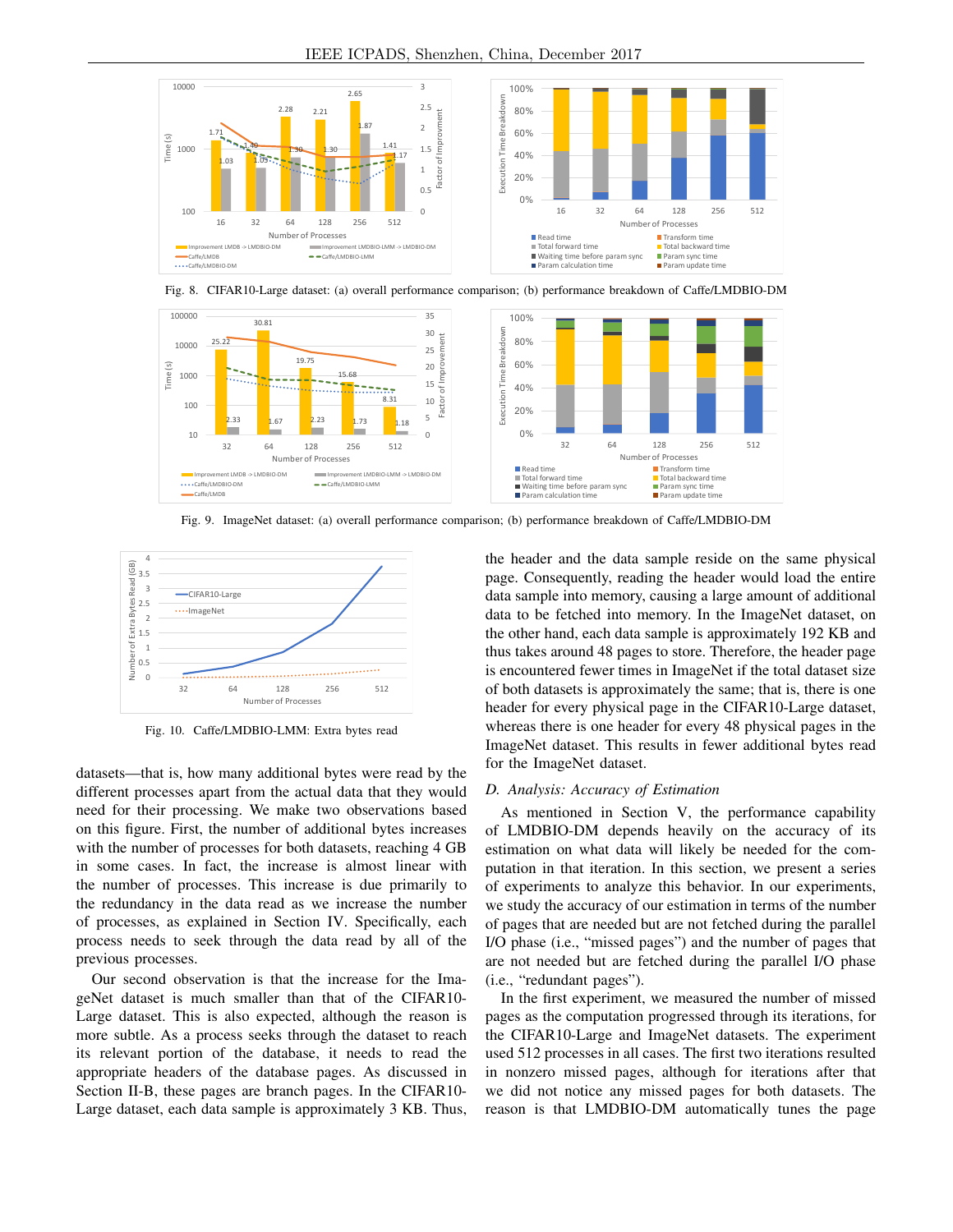range that it fetches based on the history of the accessed data in the previous iterations, as described in Section V. That is, it corrects its estimate based on history from the prior iterations, thus allowing it to estimate the best- and worst-case bounds of access more effectively. We note that since training computations typically run for several thousands or millions of iterations, the additional missed pages during the first few iterations are mostly inconsequential for overall performance.

In our second experiment we studied the number of redundant pages read through the required iterations. Experimental results are shown in Figure 11. Once again, the experiment used 512 processes in all cases. We notice that the number of redundant pages increases until a certain iteration and then stabilizes. This behavior is expected because of how LMDBIO-DM works. That is, since LMDBIO-DM starts with an initial estimate and then corrects this estimate based on the prior iterations, the range of pages fetched expands with iterations to cover more pages for the parallel I/O; however, once the number of redundant pages read is large enough to not miss any page, the number of redundant pages stabilizes to a constant value.

In our third experiment we studied the missed pages with changing numbers of processes. We ran the experiments for the full iteration count discussed in Section VI-A. We make the following observations based on Figure 12:

1. The number of missed pages increases with the number of processes, but the count is very small. In fact, the total number of missed pages at 512 processes is less than 700 for the CIFAR10-Large dataset  $(< 1.4$  missed pages per process) and less than 200 for the ImageNet dataset  $(< 0.5$  missed pages per process). Moreover, most of these missed pages are in the first few iterations while LMDBIO-DM is trying to converge on the range of pages to fetch.

2. The number of missed pages in the ImageNet dataset is much smaller than that in the CIFAR10-Large dataset. The reason is that the data samples are much larger in the ImageNet dataset than they are in the CIFAR10-Large dataset and, for the same amount of data processed, the ImageNet dataset covers fewer iterations than does the CIFAR10-Large dataset, thus resulting in fewer missed pages.

### VII. RELATED WORK

Researchers have proposed a number of parallel derivatives of Caffe. MPI-Caffe [9] and Caffe-MPI [1] are perhaps the most well known. Both implementations target only the compute portions of the framework and do little to optimize I/O. S-Caffe [3] is another parallel derivative of Caffe that performs parallel data read but does not analyze the issues with Caffe/LMDB. It thus inherits many of Caffe/LMDB's shortcomings. Our work aims at fixing the underlying cause of the performance degradation in Caffe/LMDB, thus making it applicable to all parallel derivatives of Caffe.

Perhaps the closest related work is our previous work on LMDBIO-LMM [12]. While LMDBIO-LMM targets the same problem as our current work, it is limited to intranode I/O optimizations. Our current work, LMDBIO-DM, on the

other hand, targets I/O optimizations for distributed-memory platforms.

Although our work is based on Caffe, other deep learning frameworks, such as Theano [16] and Google's Tensor-Flow [2], have highly efficient parallel versions [11], [17]. These frameworks differ in how they parallelize their computation. Their core I/O infrastructure, however, is similar. The I/O infrastructure depends mainly on the format of the dataset, and using LMDB databases for storing data samples is a common practice in the community. Thus, for datasets that are stored in this format, the overheads presented in this paper are unavoidable. Consequently, the ideas presented here are applicable to other deep learning frameworks as well, although the software itself will need additional modifications to plug into these frameworks.

Our work focused on optimizing the mmap usage in the LMDB library. In HPC systems, however, more efficient approaches exist for performing I/O. MPI-IO [13], [14] provides a low-level interface to carry out parallel I/O for generic unstructured data. HDF5<sup>4</sup> and NetCDF [4] are high-level I/O libraries that abstract various structured scientific application data into portable file formats and provide feature-rich programming interfaces. Parallel HDF5 [6] and PnetCDF [10] provide parallel access and storage for files with those formats based on MPI-IO.

These I/O frameworks are almost certainly more efficient than mmap, but they are all based on explicit I/O. That is, they require the user to provide the exact bytes in the file that would be accessed before actually accessing them. On the other hand, mmap performs implicit I/O. It maps the entire file to the virtual address space of the process and dynamically fetches parts of the file to memory as they are being accessed. Since the operating system has limited or no prior knowledge of the data accesses that would be performed, such implicit I/O is fundamentally less performant than is explicit I/O. Nevertheless, implicit I/O is more convenient for complex datasets that require I/O access that is not simple sequential reading (e.g., LMDB uses a B+ tree format to store its data). In the long term, we believe that it would be valuable to migrate the I/O model of Caffe and other deep learning systems to use explicit I/O. Until such action is taken, however, our approach provides a viable solution to improve I/O performance without requiring all existing datasets to be migrated away from the LMDB format.

# VIII. CONCLUDING REMARKS

Parallel deep learning systems are becoming increasingly common. As computational parallelism increases, however, data I/O becomes the major bottleneck limiting the overall system scalability. In our previous paper, we had presented LMDBIO-LMM—an optimized I/O plugin for Caffe that takes into account the data access pattern of Caffe in order to vastly improve I/O performance. In this paper, we presented LMDBIO-DM, an enhanced version of LMDBIO-LMM that

<sup>4</sup>https://support.hdfgroup.org/HDF5